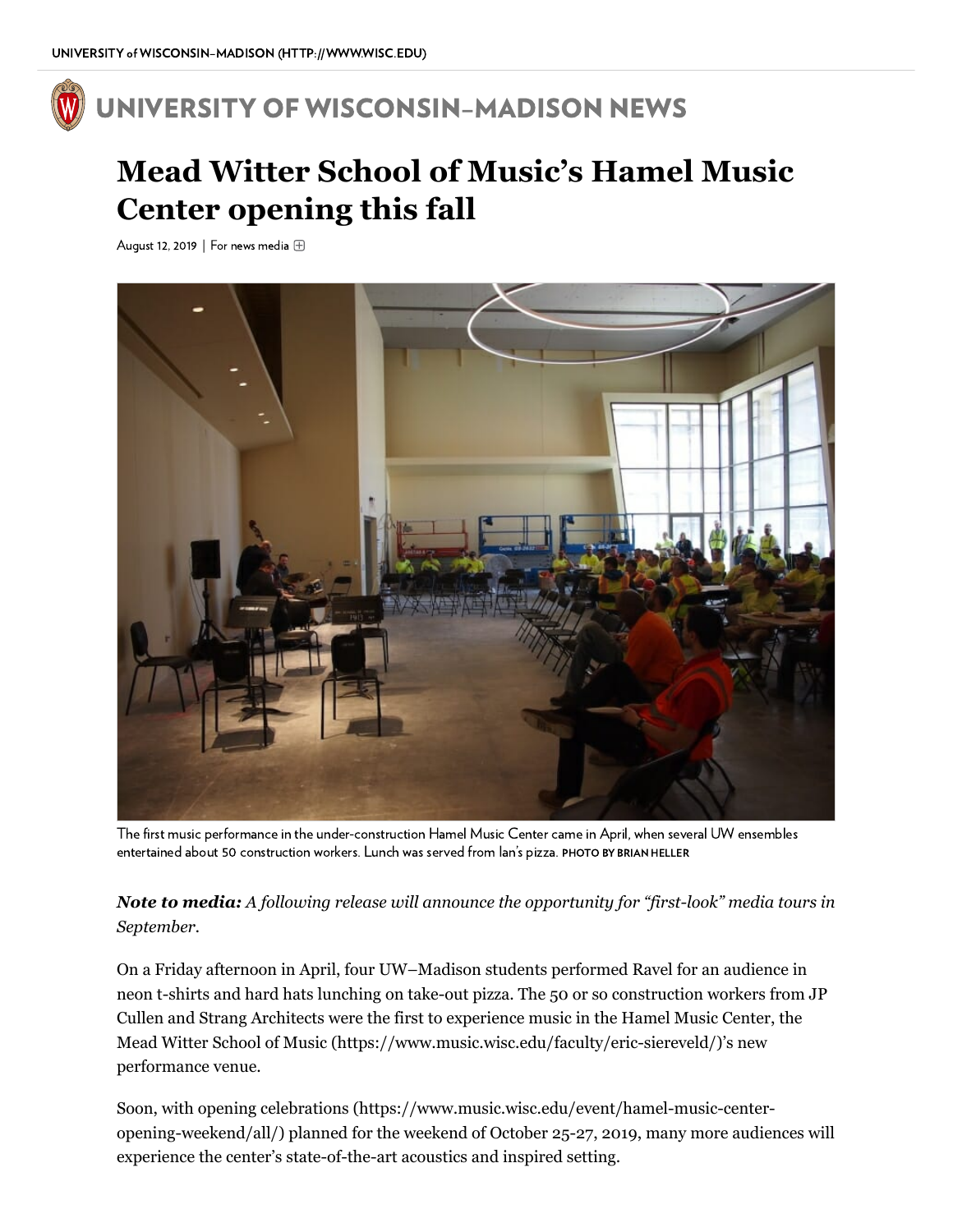Tucked into the corner of Lake Street and University Avenue, the Hamel Music Center features cutting-edge acoustic technology designed to prepare students to perform at the highest of professional standards. As a "learning lab," it also provides students with a recording studio and access to lighting technology to gain valuable production experience.

For the first time in the School's history, its large ensembles — including the Varsity Band, Concert Band, and Symphony Orchestra — will have their own practice and performance space large enough to safely accommodate their outsized sound.

As one of Wisconsin's premier music performance venues, the Hamel Music Center has also been designed to better connect communities in Wisconsin



The Solana String Quartet that performed consists of Anna Luebke, Maynie Bradley, Rachel Riese and Hannah Kasun. PHOTO BY BRIAN HELLER

and beyond with the Mead Witter School of Music's compelling performances — whether it's in person or online through digital streaming technology.

"We like to say we're 'the Wisconsin Idea at its most audible,'" says Susan C. Cook [\(https://www.music.wisc.edu/faculty/susan-c-cook/\),](https://www.music.wisc.edu/faculty/susan-c-cook/) the Mead Witter School of Music's Pamela O. Hamel/Board of Advisors Director.

## State-of-the-art acoustics

Neighboring the Chazen Museum of Art, the Hamel Music Center welcomes visitors into the bustling East Campus Mall area just outside its windows. Delivering an exceptional musical experience *inside* those windows, however, required innovative design solutions and acoustical treatments to achieve sound isolation from one of campus's busiest—and noisiest—intersections.

With expertise from acoustician (and Badger dad) Richard Talaske, architect Malcolm Holzman of the New York-based firm Holzman Moss Bottino Architecture [\(https://www.holzmanmossbottino.com/\)](https://www.holzmanmossbottino.com/) in partnership with Madison's Strang, Inc (https://strang-inc.com/). designed everything from the pre-cast concrete exterior walls to backof-the-house HVAC systems with this goal in mind. The result is a calm, clear, adjustable soundscape in each of the building's three performance halls.

Those spaces [\(https://hmc.music.wisc.edu/about/\)](https://hmc.music.wisc.edu/about/) include the 660-seat Mead Witter Foundation Concert Hall, the 300-seat Collins Recital Hall, and the Sing Man & Florence Lee/Annette Kaufman Rehearsal Hall. The two-story glassed-in lobby, including the Lau & Bea Christensen Upper Lobby, will provide a welcoming gesture to passersby, accommodate pre-and post-concert